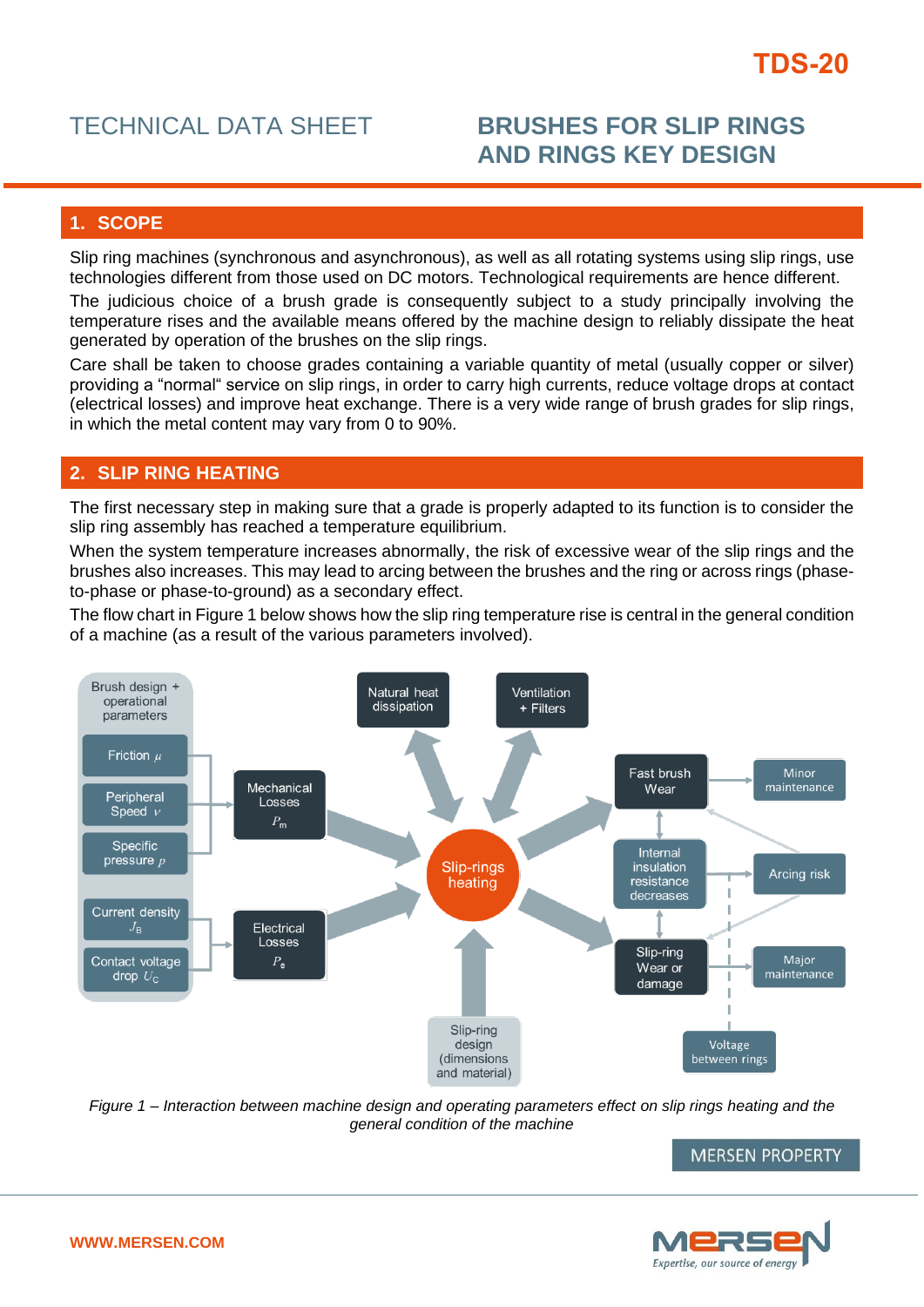NOTE: Major maintenance may imply the replacement of the complete slip ring unit, as well as other components (brush-rocker, brush-holders…).

We will develop in this document 2 aspects: **how to select the brush grade** and **the influence of the slip ring unit design** (slip ring and brush configuration).

# **3. CHOICE OF BRUSH GRADE**

The brush grade directly affects the brush total losses  $(P_m + P_e)$  through its **friction coefficient** and its **voltage drop**. For more information on losses calculation, please refer to our *TDS-05*.

Under normal conditions of use, friction varies little from one grade to another (proportion about 2 to 1), whereas voltage drops may vary with ratios of 25 to 1.

The curve below shows the proportions by which the electrical losses of a motor with metal-graphite grades can theoretically be reduced.



*Figure 2 – Total brush voltage drop (UB, in V) as a function of the metal content of brush grades for a current density*  $J_B$  *equal to 10 A/cm<sup>2</sup>, peripheral speed*  $v_p$  *equal to 15 m/s and a specific pressure P of 18 kPa (= 180 cN/cm² = 183g/cm²).*

This advantage is evident for slow machines with high loads. Nevertheless, metal-graphite grades imply:

- higher friction, thus mechanical wear, so the peripheral speed of the machine has to be reduced if the metal content is to be increased,
- the wear dust contains more copper, which means that they are more conductive, so the danger of short circuit is increased. Hence these grades should not be used on high voltage and completely closed machines.



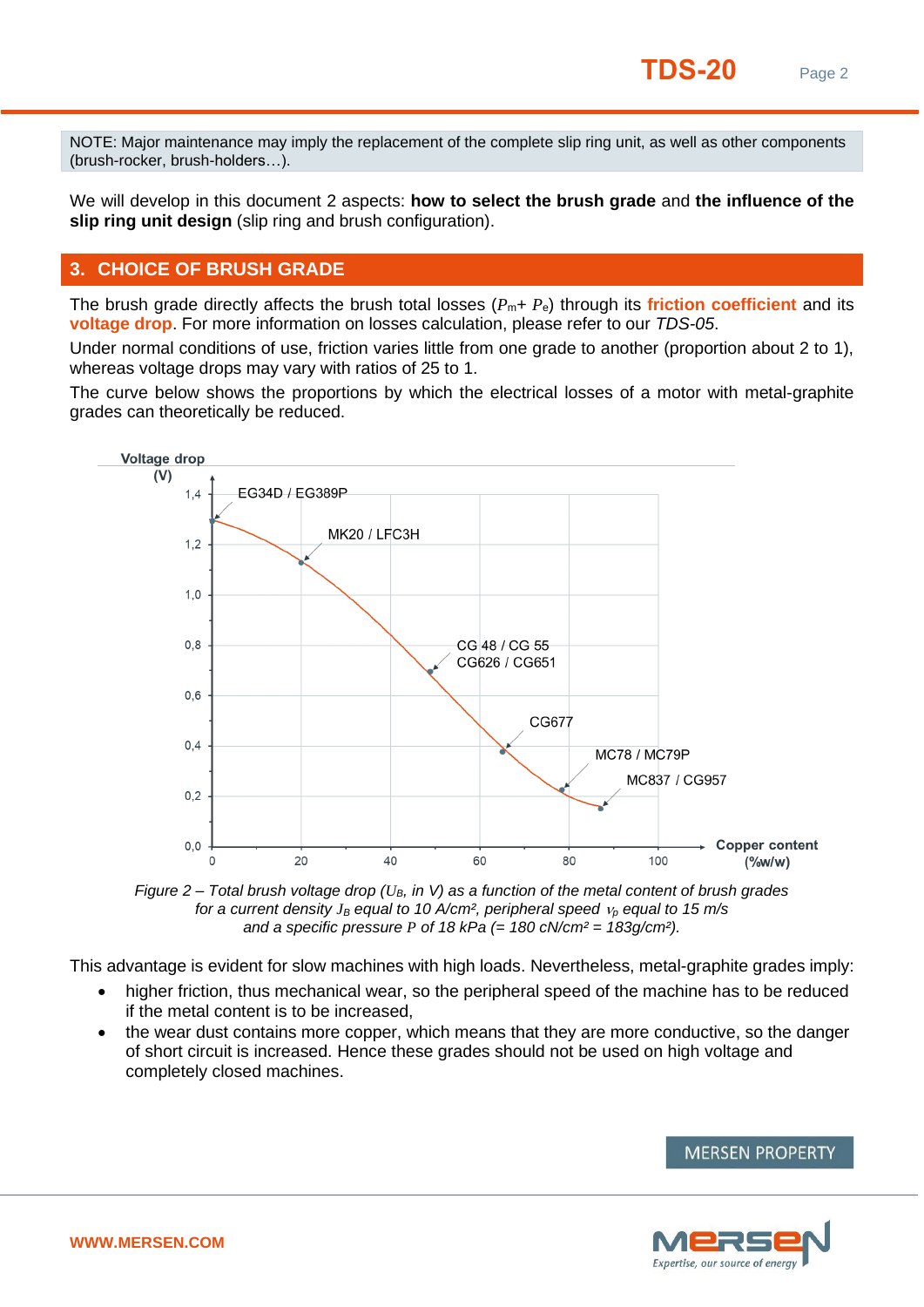Figure 3 illustrates the **range of current density and maximum limit of speed** as a function of their metal content (this figure gives only indicative values).

In addition, the following two rules should also be taken into account wherever possible:

- For closed machines, brush total losses  $(P_m + P_e)$  per unit area of the slip rings surface must be less than 1 W/cm².
- For open ventilated machines, the limit naturally depends very much on the ventilation mode and its efficiency; as a first approximation, it can be fixed at 1.5 W/cm².

Especially for closed machines, the most suitable brush is the brush that produces the least amount of conducting dust (with the lowest metal content) due to wear, provided that its total losses remain less than the value stated above.



*Figure 3 – Maximum allowable speed and current density recommended range according to the copper content in weight-%*



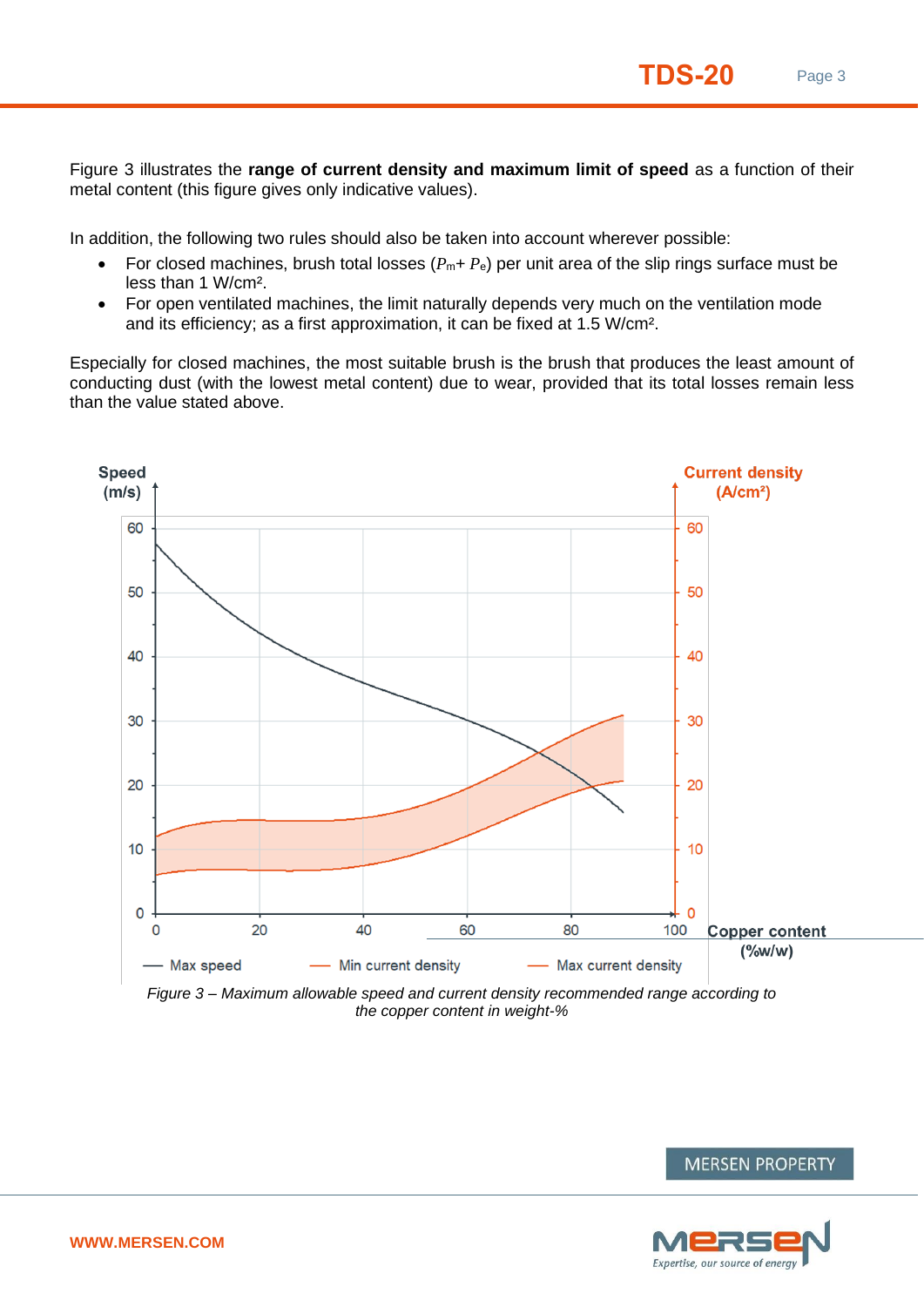# **4. DIMENSIONS OF THE SLIP RING UNIT**

Choosing the right brush for an application is only part of the answer for the best brush and slip ring performance. The brush-holders and slip ring design dimensions, developed below, are just as critical.

# *S* **FACTOR**

Based on our experience, we have defined and used a key design factor, called *S***-factor** (S for surface), which can be considered as the **heat dissipation index** of a machine.

This *S*-factor is useful to **quickly evaluate the degree of difficulty** of a slip ring machine and to guide the selection of a brush grade for the application considered.

It is calculated as the ratio between the slip ring surface over the nominal current:

| $S = \frac{\pi \times D \times L}{I}$ | Where:<br>S is expressed in $cm^2/A$ ,<br>$D$ is the slip ring diameter in cm,                            |
|---------------------------------------|-----------------------------------------------------------------------------------------------------------|
|                                       | $L$ is the slip ring width in cm, and<br>I is the nominal current intensity per slip ring (I rotor) in A. |

As *S* decreases and the risks of overheating become more severe, total losses should be reduced by a judicious choice of the brush grade, as well as a suitable ventilation (see *TDS-12*).

The following table 1 gives **indicative minimum values of the** *S***-factor** corresponding to Mersen main grades for slip rings for closed and ventilated machines. It has been determined from observations and practical tests on bronze slip rings.

| S-factor per housing type |               | Grade                  | <b>Metal</b> |
|---------------------------|---------------|------------------------|--------------|
| <b>Ventilated</b>         | <b>Closed</b> |                        | content      |
| >1                        | > 1,2         | EG34D EG389P           | $0\%$        |
| > 0.8                     | >1            | M9426 MK20 LFC3H       | 5%-50%       |
|                           |               | CG48 CG626 CG55 CG651  |              |
| > 0.6                     | > 0.9         | CG677                  | 55-80%       |
| > 0.5                     | > 0.7         | MC79P MC78 CG957 MC837 | $\geq 80\%$  |

*Table 1 – Main grades for S-factors depending of ventilation or closed housing for bronze rings*

Losses on ordinary steel or stainless steel slip rings are always higher than on bronze slip rings. Thus, minimum values of *S* in the above table should be increased by 10 to 20%.

NOTE: When the *S*-factor is too small, in other words < 0.5, a specific combination of the slip ring unit design, especially brush rocker and ventilation, and brush grade will have to be carefully chosen. We highly recommend to test the configuration for validation.

#### **MERSEN PROPERTY**

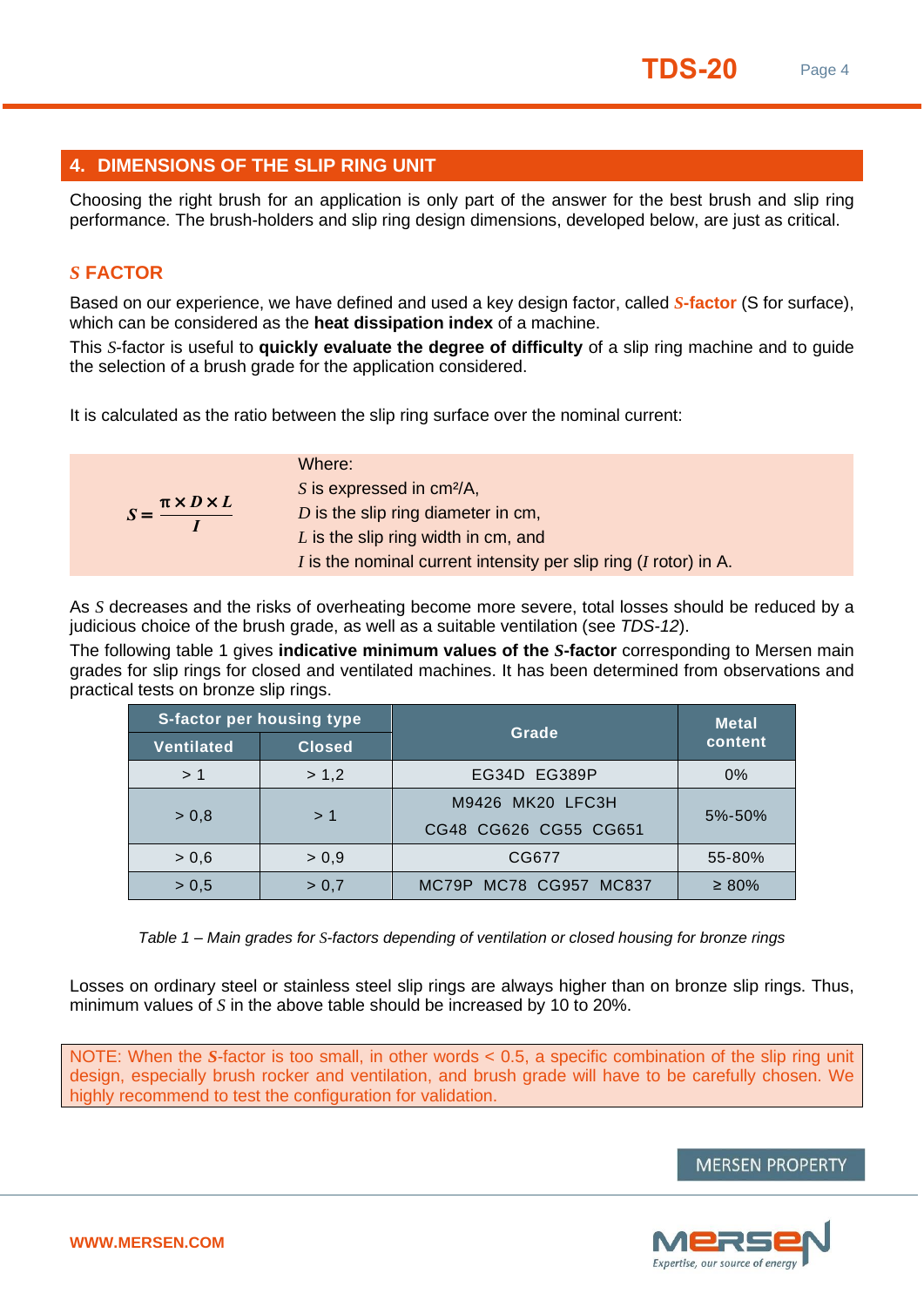# **COVERAGE RATE**

One can see from the above discussion that the main concern with slip ring machines is heat exchange or dissipation of heat due to losses. The result is that we need to consider two other parameters to give a fairly precise idea of the capacity of the machine design to dissipate losses from brushes operation. The coverage rate concept is complementary and inseparably linked to the *S*-factor concept.

#### Peripheral coverage ratio  $\tau_{\rm p}$

This value defines the **ratio of the slip ring perimeter covered by the brushes** and is expressed in %:

$$
\tau_{\rm p} = \frac{N \times t}{\pi \times D} \times 100
$$

where:

*t* is the tangential dimension of the brush, in mm *D* is the slip ring diameter in mm *N* is the number of brushes per track

Global coverage ratio  $\tau_{q}$ 

It defines **the ratio of the slip ring area covered by the brushes**, as a proportion of the total surface area of the slip ring, and is expressed in %:

$$
\tau_{\rm g} = \frac{\text{N} \times t \times a}{\pi \times D \times L} \times 100
$$

where:

*t* is the tangential dimension of the brush, in mm *a* is the axial dimension of the brush, in mm *D* is the slip ring diameter in mm *L* is the slip ring width in mm *N* is the number of brushes per track

Our experience has shown that:

When  $\tau_{\text{p}}$  < 15 %, it is optimum.

If **15** %  $\lt \tau_0$   $\lt 20$  % there is a **risk of abnormal temperature rise.** 

If  $\tau_{\rm p}$  > 20 % there will be problems with **difficult operation of the slip rings, brushes and the entire assembly**.

The same kind of issue will occur when  $\tau_q > 15$  %.

One can understand from the formula above that the adaptation of brushes dimensions and number may be done to reduce the temperature rise risk (for given slip ring dimensions).

NOTE: Special attention shall be paid when changing either the number of brushes or their dimensions. Since the current density in brushes would change, the choice of the grade shall be confirmed or changed.





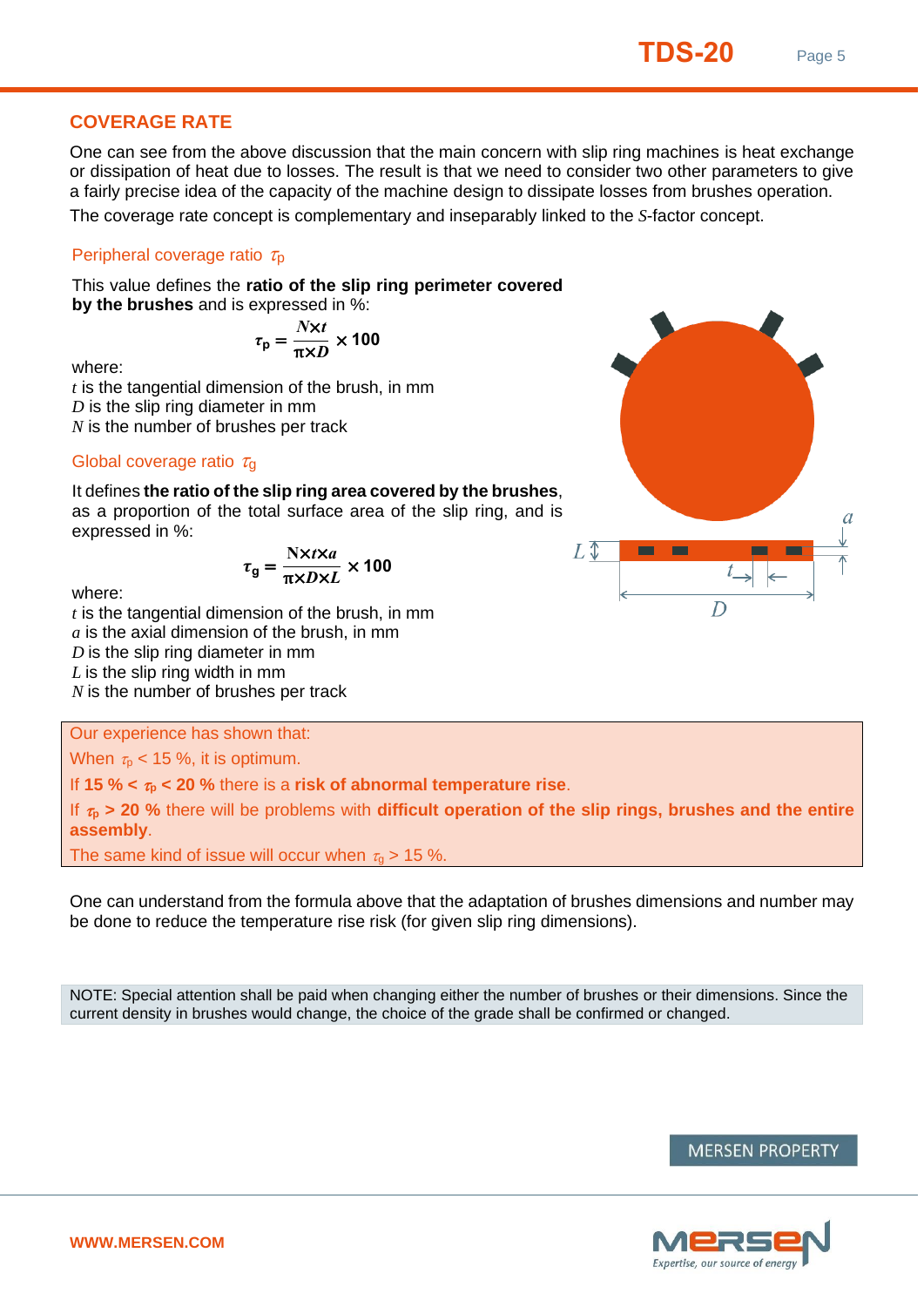#### Example of calculation:

Dimensions of brushes:  $t \times a = 40 \times 20$  (mm)



NOTE: In addition, even if the *S*-factor is within the values given in the table 1 above and the coverage ratio lower than 15%, the positions of the brushes and the ventilation design still need to be determined such that the brushes operate smoothly.

In practice, the **choice of a grade of brushes** for slip rings must take account of:

- the **recommended limits of the operational parameters** as indicated in Mersen Technical Guide *Brushes for Motors and Generators* (pages 14 & 15),
- the **total losses** at the contact between ring and brushes for the nominal load and speed of the motor,
- the **type** (open or closed) and **the ventilation** (design, speed, air flow…) of the machine,

- the capacity of the slip ring unit to dissipate heat from losses, by a calculation of **the** *S***-factor and the coverage ratios.**



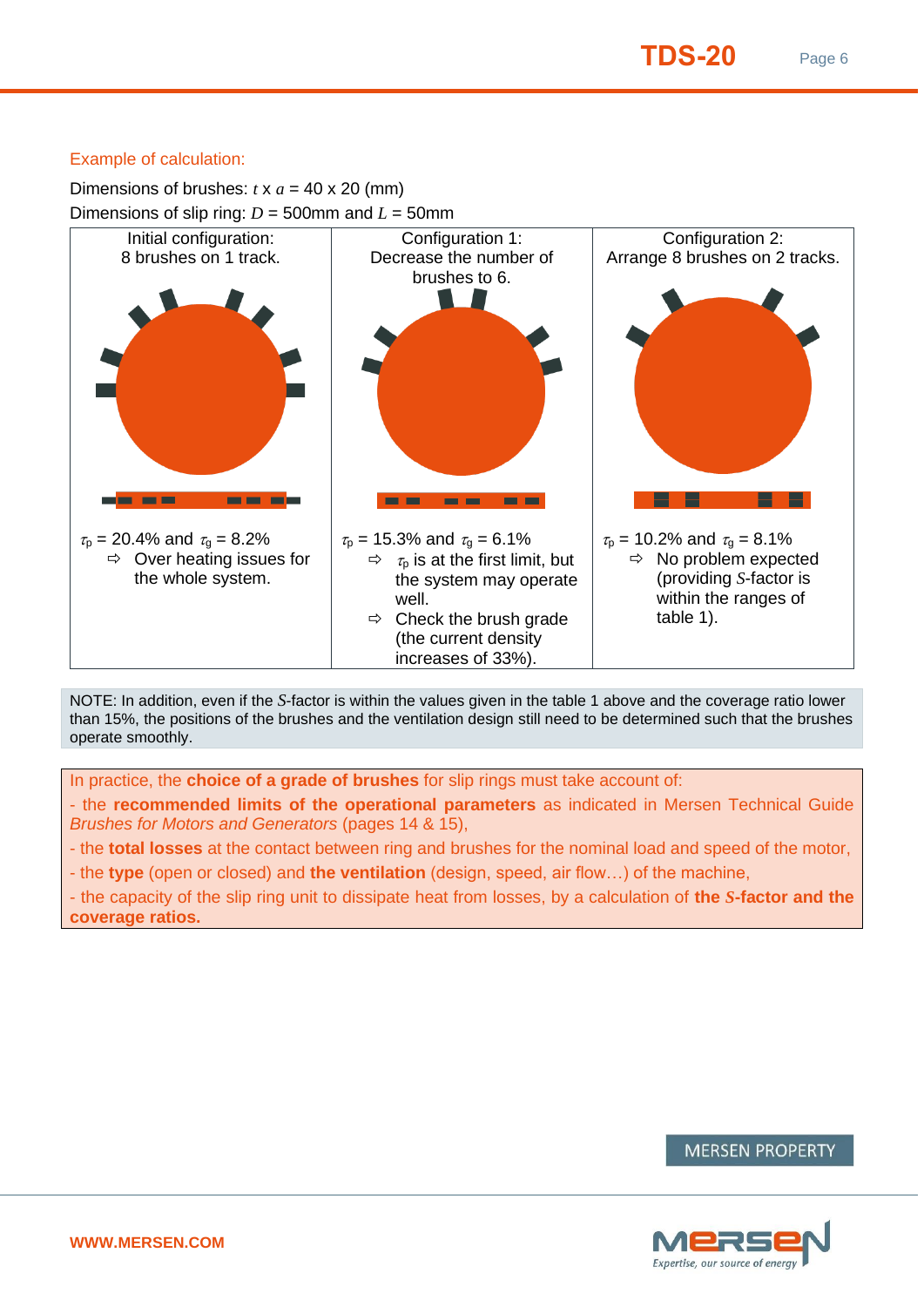## **HELICAL GROOVES**

Helical grooves are used on slip rings **to improve the current distribution between brushes**. It has been explained by the fact that during each revolution parts of the brush contact surface is inoperative during a certain (small) lapse of time, forcing the current to pass through a smaller surface. Another induced effect is the cooling enhancement due to the air circulation inside grooves. In addition, it permits to reduce the air layer trapped at contact between the brush and the ring.

However, the presence of a helical groove may affect the air circulation around the brush-slip ring system, in particular when enclosed.

#### **Pitch**

**The groove dimension** (width and depth) **and the pitch shall be carefully chosen** for the optimization of the heating losses.

Although there is no unanimity about the groove sizing, we could indicate a range of size in use:

- the pitch may vary from 8 to 25 mm.
- the groove width ranges from 2 to 5 mm,
- the depth is generally between 3 and 4 mm (more or less equal to the groove width).

To ensure a good operation of the brush **two important conditions** shall be met: - the **brush axial dimension shall be a multiple of the groove pitch**.

- **the real surface area** covered by the brush with a grooved ring shall **not be lower than 60%** of the surface area covered with a plain ring.

Example: A brush with  $a = 25$  mm will fit a grooved ring with a pitch  $h = 12.5$  mm. In that case two grooves will always be present under the brush contact surface.

When the first rule is not respected the real contact surface of each brush with the ring, as well as the specific pressure at contact, will oscillate between two limits. Therefore, the current of each brush will also vary periodically. The brush contact surface may be grooved, as shown on the picture beside.

In addition, below a contact ratio of 60%, an assessment of the brush stability and operational parameters shall be studied. In particular, one shall notice that the real contact pressure may be over the recommended range for the considered grade.

#### Influence of helical groove on brush operational parameters

Despite the helical groove helps to dissipate heat thanks to the circulation of air, it shall be noticed that it may affect the brush operation. As the contact surface is reduced, the specific pressure increases, thus increasing the stress on the material, and increasing the brush wear.

This is the reason why it is highly recommended to **take into account the helical groove dimension** when calculating the mechanical losses from brushes.

It has to be noted that the current density at contact increases but not the current density inside the brush section. As the electrical losses are calculated through the contact voltage drop and the global current, it is generally admitted that electrical losses are not modified by the existence of helical groove.

NOTE: Great care shall be made when machining helical grooves. A chamfer of 45° is recommended. See Mersen PTT Technical Data Sheet TDS-03.





**MERSEN PROPERTY**